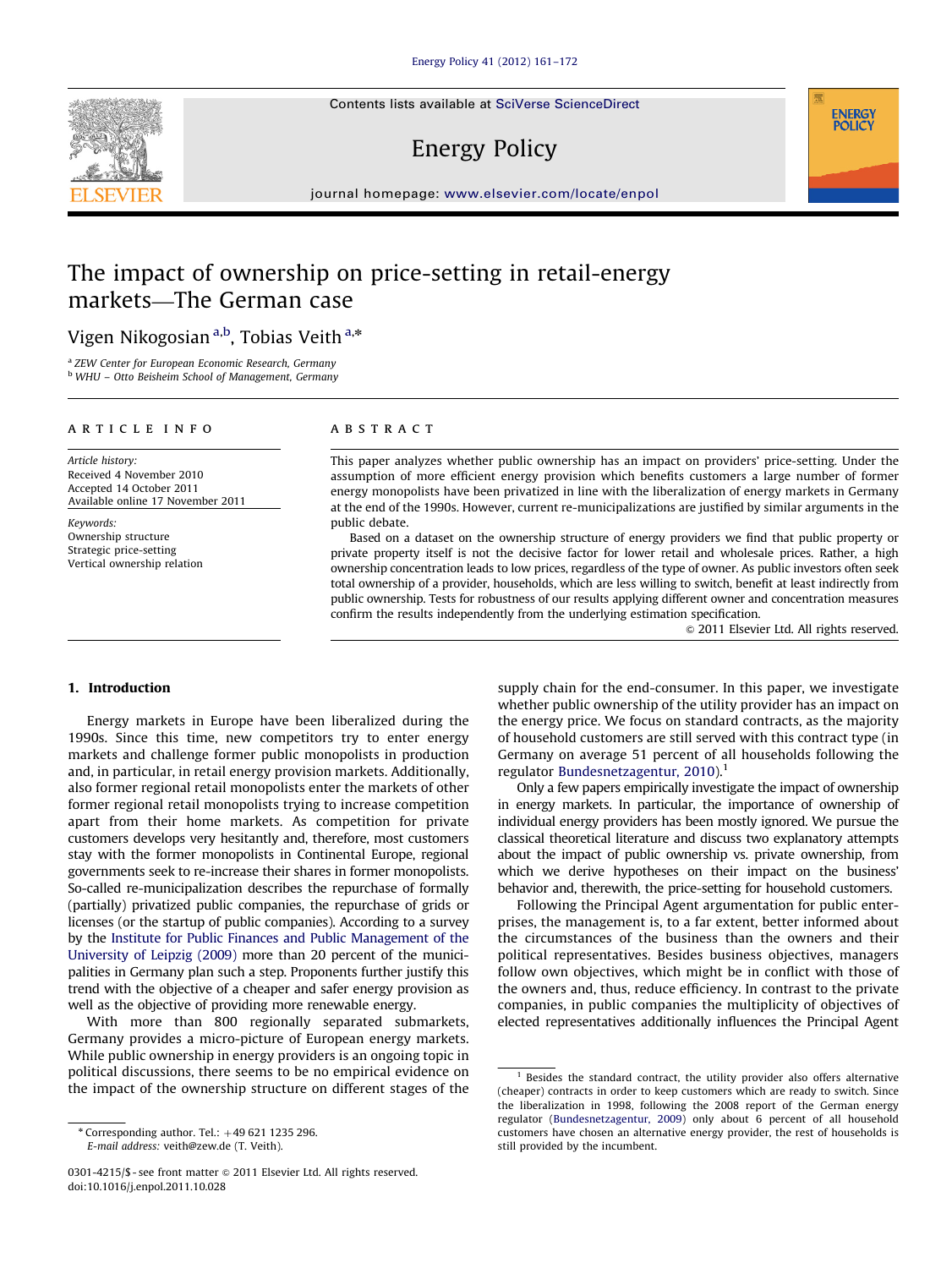problem: First, managers are more informed than public representatives and, second, elected representatives follow a set of multiple objectives, which provides more degrees of freedom in decisions for managers of public energy companies. As private energy demand is highly price-inelastic (the majority of households has not switched its contracts more than ten years after the liberalization), energy providers can pass on inefficiencies to customers.

On the other hand, the question of how ownership concentration has an impact on the behavior of a company is in close connection with the Corporate Governance literature. Following this strand of literature, one should expect that owners with a high involvement are able to enforce their interests over-proportionally in contrast to owners with less involvement and seek, above all, long-term business objectives due to their interest in having a say. In contrast, owners with less involvement have difficulties exerting strategic influence and should therefore rather seek short-term performance objectives with their investments. Transferring these expectations to the particular situation of standard contracts in retail energy markets, companies with a lower ownership concentration should choose higher retail prices ignoring more customers switching to competitive contracts. On the other hand, providers with a higher ownership concentration choose lower retail prices internalizing customers' switching behavior in their price choice.

Energy providers have to pay distribution grid operators a regulated charge, the distribution charge, for getting access to retail energy consumers. According to the regulator, this fee determines one fourth of the standard contract price. We approach the analysis of wholesale and retail price influences estimating a two-equation system. To investigate the relevance of indirect effects of distribution grid ownership on end-consumer prices, we choose a simultaneous estimation approach in which we take the distribution charge as an endogenous variable in the price equation. Distribution charges are explained by multiple grid and regional characteristics and the ownership structure of the grid owner.

In doing so, we find that the end-consumer price and also the distribution charge do not significantly differ due to public or private ownership. In contrast, using ownership concentration instead of measuring ownership shares, we find that a higher ownership concentration promotes lower prices for end-consumers whereas the distribution charge does not react to ownership concentration. This shows that regulation effectively mitigates ownership influence on the distribution charge.

The paper is organized as follows. The next section describes the German electricity sector with a specific focus on regional distribution markets, the average composition of the standard contract price and regional differences. In [Section 3](#page--1-0), we consider the existing literature and derive hypotheses on the impact of the participation structure and the participation concentration on the retail and the wholesale price. Prior to a multivariate analysis, we provide a comprehensive overview over the data used in [Section 4](#page--1-0). As coherences concerning proprietary rights in the German energy economy have, to our knowledge, not been scientifically investigated yet, we consider the ownership situation and the relation of the retail incumbent and the grid operator in this section. Afterwards, in [Section 5](#page--1-0), the results of several multivariate estimation models are considered and compared to each other. [Section 6](#page--1-0) summarizes the main results and derives policy implications.

### 2. Energy markets in Germany

Energy markets can be divided into five vertically interrelated market stages: production, wholesale, transmission, distribution and delivery to the consumer (for bulk purchasers and small consumers). About 80 percent of the capacity of electricity generation in Germany is controlled by the four compound companies E.On, EnBW, RWE and Vattenfall.<sup>2</sup> The remaining 20 percent are power plants of municipal utilities and private energy producers. While the transmission grid is also controlled by four transmission grid operators, there are about 850 regional distribution grids which are controlled by local grid operators, usually by municipal utilities and regional energy providers. $3$ Each of these distribution grids determines a regional submarket with one grid operator each, in which energy suppliers provide electricity with different contract conditions for household consumers. [Fig. 1](#page--1-0) depicts the geographical distribution of the regional submarkets in Germany. Western German markets are heavily subdivided with a number of submarkets in the Rhine-Ruhr metropolitan area. The Eastern German markets, however, are characterized by geographically significantly larger submarkets.

Providers, which do not produce energy themselves or have to cover peak demands are able to purchase electricity on the energy exchange EEX in Leipzig, where a variety of products, such as short-term, day ahead, futures etc., are offered. In addition, over the counter (OTC) trade allows long-term bilateral contracts between producers and suppliers. The major part of the energy demand is based on bilateral contracts with the stock exchange price as the underlying. Only about 15 percent of the energy needed was traded on the EEX in 2008 ([Ockenfels et al., 2008\)](#page--1-0) but the number increased substantially in the last couple of years. In the following, we focus on the last two stages of the value chain, energy distribution and household supply. On average, about 40 suppliers provide energy contracts to household customers in a regionally delineated market. This high number of alternative providers should, however, not be considered as evidence for a high intensity of competition as the switching rate to alternative suppliers after the liberalization until the period under consideration (2008) was still very low with 6 percent on average across all regional markets ([Bundesnetzagentur, 2009](#page--1-0)).

In order to deliver energy to end consumers, energy providers use the regional distribution grid of monopolistic grid providers. These are, however, often vertically integrated into the former, regional and monopolistic energy providers.<sup>4</sup> To avoid possible distribution charge discrimination, the so-called distribution charge, is regulated.<sup>5</sup> Furthermore, vertically integrated businesses with more than 100,000 customers are obliged to divide their grid activity and their energy provision activity into two legally separated partial businesses. Energy companies with less than 100,000 customers are allowed to be vertically integrated.

Standard contracts are successive contracts for the former, monopolistic contracts, through which household customers were supplied prior to the liberalization. They have to be offered due to legal guidelines by the largest energy provider of a region to those customers whose current energy provider left the market unexpectedly (substitute provision, §38 Energiewirtschaftsgesetz (EnWG), the German Energy Act) or who, after the liberalization, have neither changed their energy provider nor their contract. Compared to alternative contracts of standard contract providers and, in particular of competitors, according to [Bundesnetzagentur \(2010\)](#page--1-0) the standard contract is usually the most expensive contract.<sup>6</sup> Standard contract providers argue that this contract type is more expensive than competitive contracts due to the risk of substitutive energy

<sup>&</sup>lt;sup>2</sup> Bundeskartellamt, Sector Inquiry Energy Production and Wholesale Trade (2011).

<sup>&</sup>lt;sup>3</sup> Transportation grids were initially integrated into the business of the four compound companies. However, they have sold their transmission business.

<sup>&</sup>lt;sup>4</sup> About 75 percent of the former monopolists are even completely vertically integrated with the regional distribution grid operators.

 $5$  Since 2009, grid access is organized by incentive regulation (c.f. [Cullmann,](#page--1-0) [forthcoming](#page--1-0)).

 $6$  We do not consider contracts for electricity from renewable energy, which may be more expensive than standard contracts.